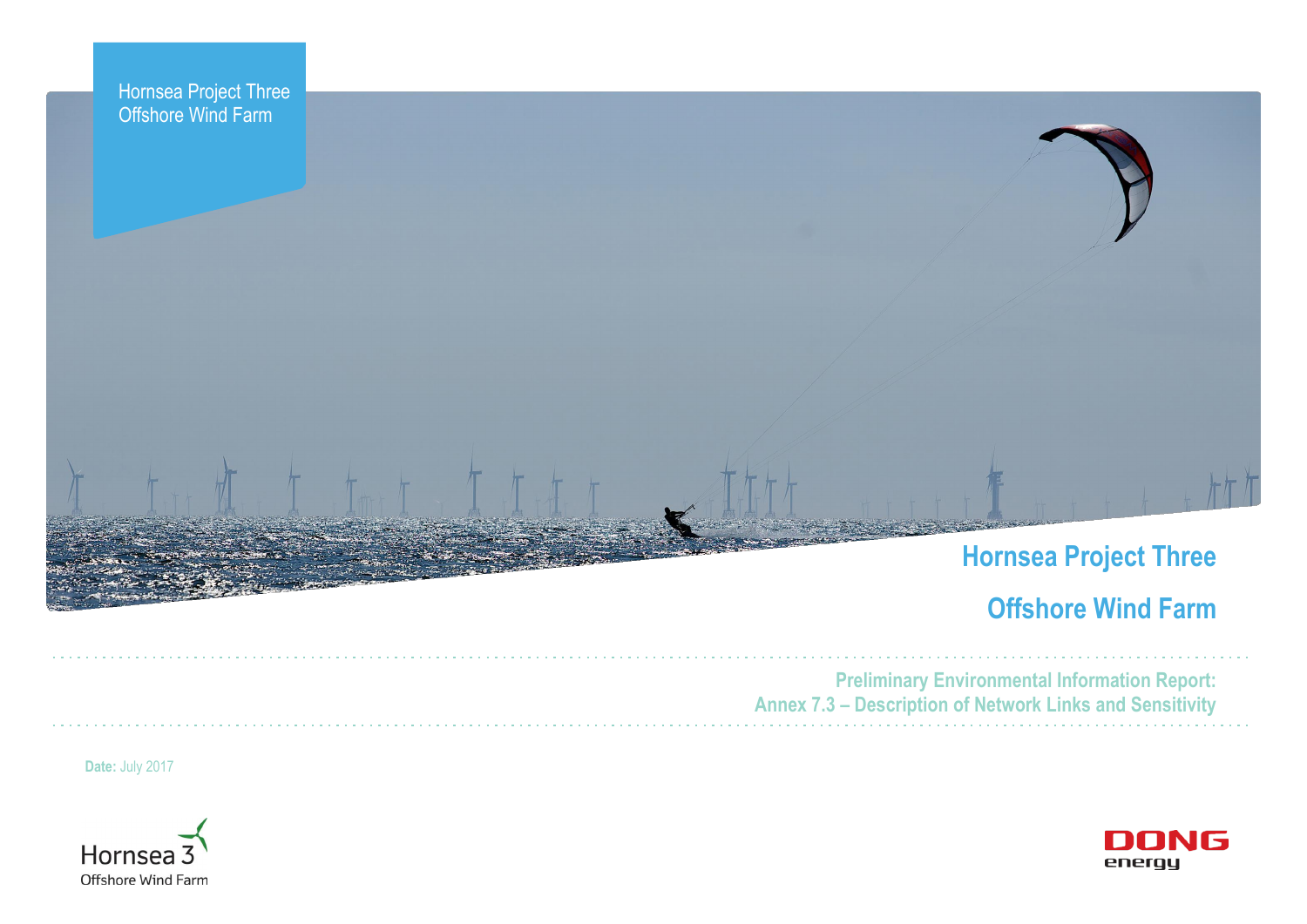



**Environmental Impact Assessment** 

**Preliminary Environmental Information Report**

**Volume 6**

**Annex 7.3 – Description of Network Links and Sensitivity**

Report Number: P6.6.7.3

Front cover picture: Kite surfer near one of DONG Energy's UK offshore wind farms © DONG Energy Hornsea Project Three (UK) Ltd., 2016.

Version: Final

Date: July 2017

This report is also downloadable from the Hornsea Project Three offshore wind farm website at: [www.dongenergy.co.uk/hornseaproject3](http://www.dongenergy.co.uk/hornseaproject3)

DONG Energy Power (UK) Ltd.

5 Howick Place,

London, SW1P 1WG

© DONG Energy Power (UK) Ltd. All rights reserved

**Liability**

This report has been prepared by RPS, with all reasonable skill, care and diligence within the terms of their contracts with DONG Energy Power (UK) Ltd.

Prepared by: RPS

Checked by: Jennifer Brack

Accepted by: Sophie Banham

Approved by: Stuart Livesey

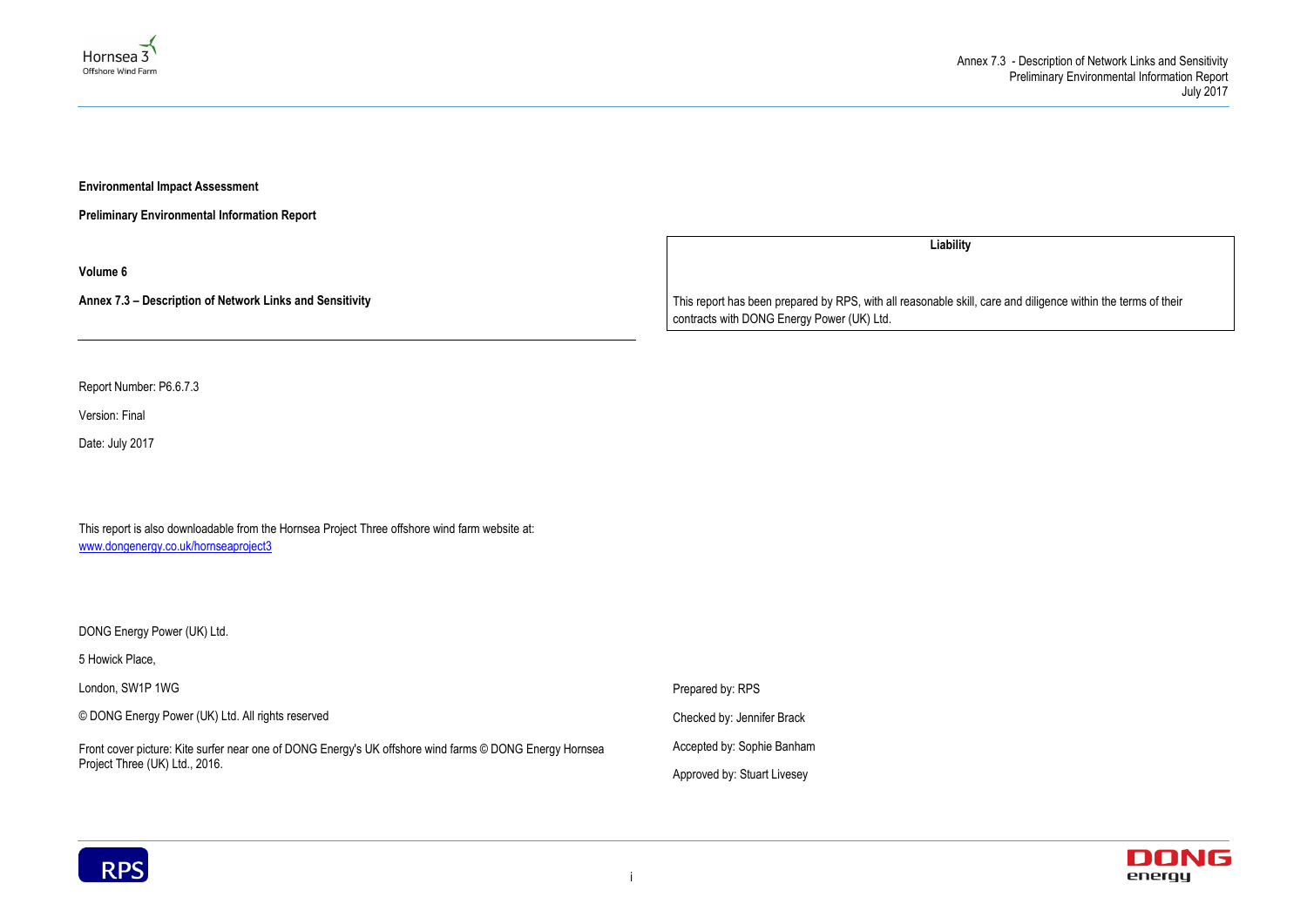



# **List of Tables**

| Table. |  |
|--------|--|
|        |  |

# **Summary**

This annex provides a detailed summary of the strategic and highways network, setting out the network links that are likely to be used during the construction phase of Hornsea Three, and their sensitivity. This information will be used to inform the final transport assessment that accompanies the Development Consent Order application.

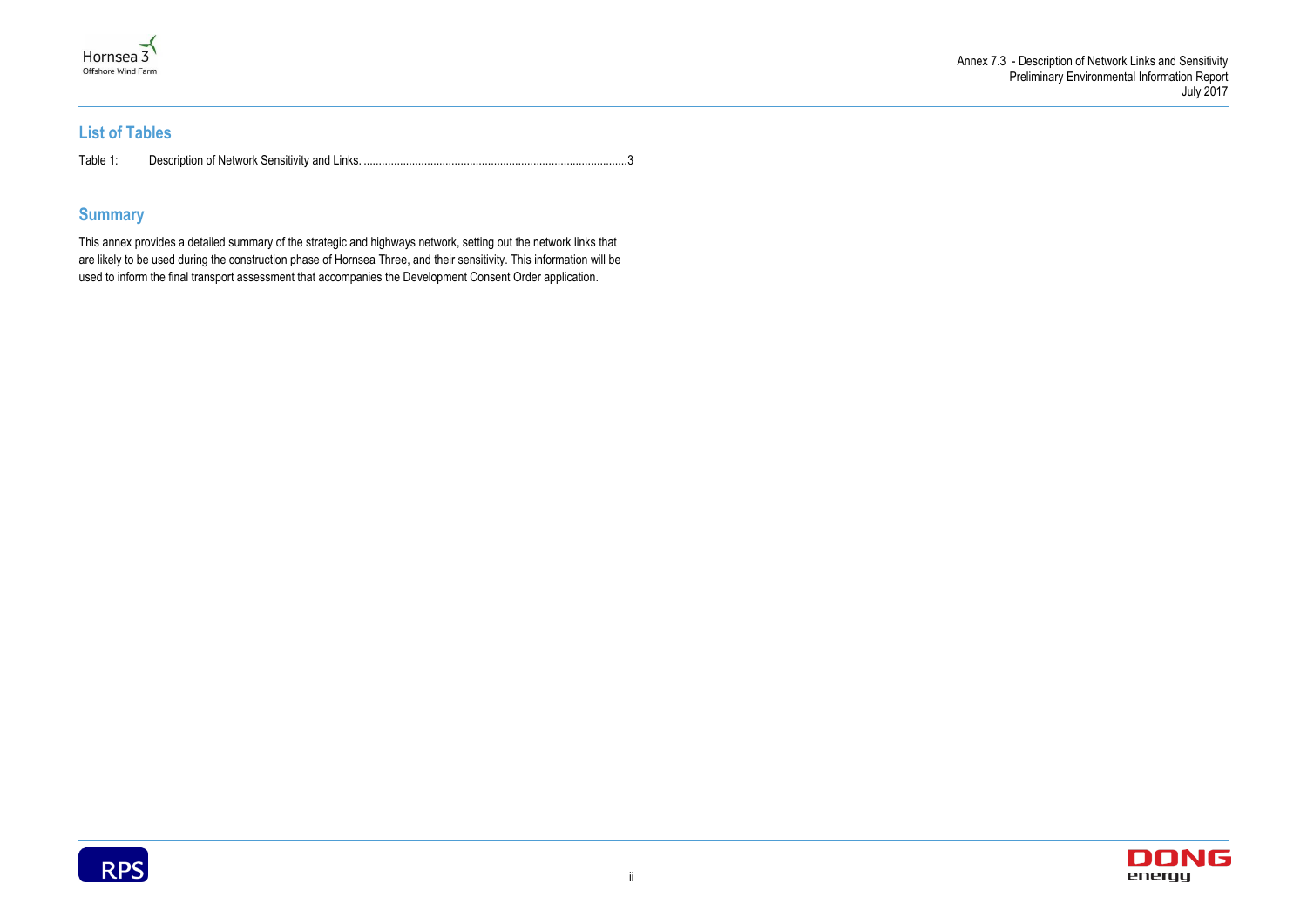

## **Table 1: Description of Network Sensitivity and Links.**



<span id="page-3-0"></span>

| ID              | Link                                                                            | <b>Link Type</b>                                         | Width (m) | <b>Forward Visibility</b>                                          | <b>Footways</b>          | <b>Lighting</b>    | <b>On-Street</b><br>Parking | <b>Speed Limit</b> | Frontage<br><b>Access</b>  | <b>Sensitive Receptors</b>                                                                                                                  |
|-----------------|---------------------------------------------------------------------------------|----------------------------------------------------------|-----------|--------------------------------------------------------------------|--------------------------|--------------------|-----------------------------|--------------------|----------------------------|---------------------------------------------------------------------------------------------------------------------------------------------|
| $\mathbf{1}$    | Sheringham Road (A149) from Foxhills Camping access to<br>NSL/30 mph sign       | Other                                                    | $5-6$     | Often limited by<br>hedgerows                                      | N                        | Limited in<br>town | Υ                           | 30/20 mph          | Y                          | High: Urban areas with no footways, high hedgerows<br>limiting vis, church, no footways linking campsite to<br>village/store/pub to village |
| $\overline{2}$  | Sheringham Rd (A149) from NSL/30 sign to Weybourne Rd<br>(A149) allotments      | Other                                                    | 6         | Good                                                               | Ν                        | N                  | N                           | <b>NSL</b>         | N                          | Negligible                                                                                                                                  |
| $\mathbf{3}$    | Weybourne Road (A149) allotments to Holway Road (A1082)<br>roundabout           | Other                                                    | $6 - 6.5$ | Good                                                               |                          |                    | ٧                           | 30 mph             | Υ                          | Low: Residential, retail and pub/leisure frontages.                                                                                         |
| $\overline{4}$  | Holway Road (A1082) to edge of urban area (30 mph/50 mph<br>sign)               | <b>Principal Road</b>                                    | $7 - 7.5$ | Good                                                               |                          | ν                  | γ                           | 30 mph             | Υ                          | Low: Residential frontages                                                                                                                  |
| $5\phantom{.0}$ | Holway Road (A1082) edge of urban area (30 mph/50 mph<br>sign) to A148 junction | Principal Road                                           | $7 - 7.5$ | Good                                                               | Ν                        | N                  | N                           | 50 mph             | N                          | Negligible                                                                                                                                  |
| $6\phantom{.}6$ | Church St/Station Rd to edge of urban area                                      | Narrow Single<br>Carriageway                             | ~5        | Generally good, limited at<br>2 corners                            |                          | ν                  | ٧                           | 30 mph             | Y                          | Low: Residential frontages                                                                                                                  |
|                 | Station Rd edge of urban area to Station Access                                 | Narrow Single<br>Carriageway                             | $4.5 - 5$ | Good                                                               | Y - Eastern<br>Side Only |                    | N                           | <b>NSL</b>         | N                          | Negligible                                                                                                                                  |
| 8               | Station Rd from Station Access to Weybourne Forest Lodge<br>access              | Narrow Single<br>Carriageway/Single<br>Track over Bridge | 4         | Variable to limited                                                | N                        | N                  | N                           | <b>NSL</b>         | A few<br>around<br>Station | Medium: Pedestrians walking on road between holiday<br>accommodation and tourist railway                                                    |
| 9               | Gypsies' Lane/Sandy Hill Lane from Weybourne Forest Lodge<br>access to A148     | Narrow Single<br>Carriageway                             | $4 - 4.5$ | Good                                                               | Ν                        | N                  | Ν                           | <b>NSL</b>         | 1x campsite<br>access      | Negligible                                                                                                                                  |
| 10 <sup>°</sup> | Holt Road to edge of urban area                                                 | Narrow Single<br>Carriageway                             | 4.5       | Limited                                                            | Y - patchy<br>coverage   | N                  | N                           | 30 mph             | v                          | High: lots of residential frontages and pedestrians on<br>road at multiple points.                                                          |
| 11              | Holt Road from edge of urban area to Kelling Heath                              | Narrow Single<br>Carriageway                             | $4 - 4.5$ | Generally good, limited at<br>corners due to high<br>hedgerows     | N                        | N                  | N                           | <b>NSL</b>         | N                          | Negligible                                                                                                                                  |
| 12              | Holgate Hill to junction with Bridge Road                                       | Narrow Single<br>Carriageway                             | 4.5       | Generally good, limited at<br>cut section at E of Kelling<br>Heath | N                        | $\mathsf{N}$       | $\mathsf{N}$                | <b>NSL</b>         | N                          | Low: Footpaths on open access heathland cross road                                                                                          |
| 13              | Bridge Road from junction with Holgate Hill to Holt Rugby<br>Club               | Narrow Single<br>Carriageway                             | $4.5 - 5$ | Good, limits and narrows<br>over rail bridge                       | N                        | $\mathsf{N}$       | $\mathsf{N}$                | <b>NSL</b>         | $\mathsf{N}$               | Medium: length of link forms section NCR 30                                                                                                 |
| 14              | Bridge Road from Rugby Club to A148                                             | Narrow Single<br>Carriageway                             | $4.5 - 5$ | Good                                                               | N                        | N                  | N                           | <b>NSL</b>         | Υ                          | Medium: length of link forms section NCR 30, no<br>footways linking Rugby Club to residential properties                                    |
| 15              | Selbrigg Road from A148 to Hurricane Farm Barn junction                         | Narrow Single<br>Carriageway                             | $4.5 - 5$ | Good                                                               | N                        | N                  | $\mathsf{N}$                | <b>NSL</b>         | $\mathsf{N}$               | Medium: length of link forms section NCR 30                                                                                                 |
| 16              | Kelling Road                                                                    | Single Track                                             | 3.5       | Limited                                                            | N                        | N.                 | $\mathsf{N}$                | <b>NSL</b>         | Y                          | Negligible                                                                                                                                  |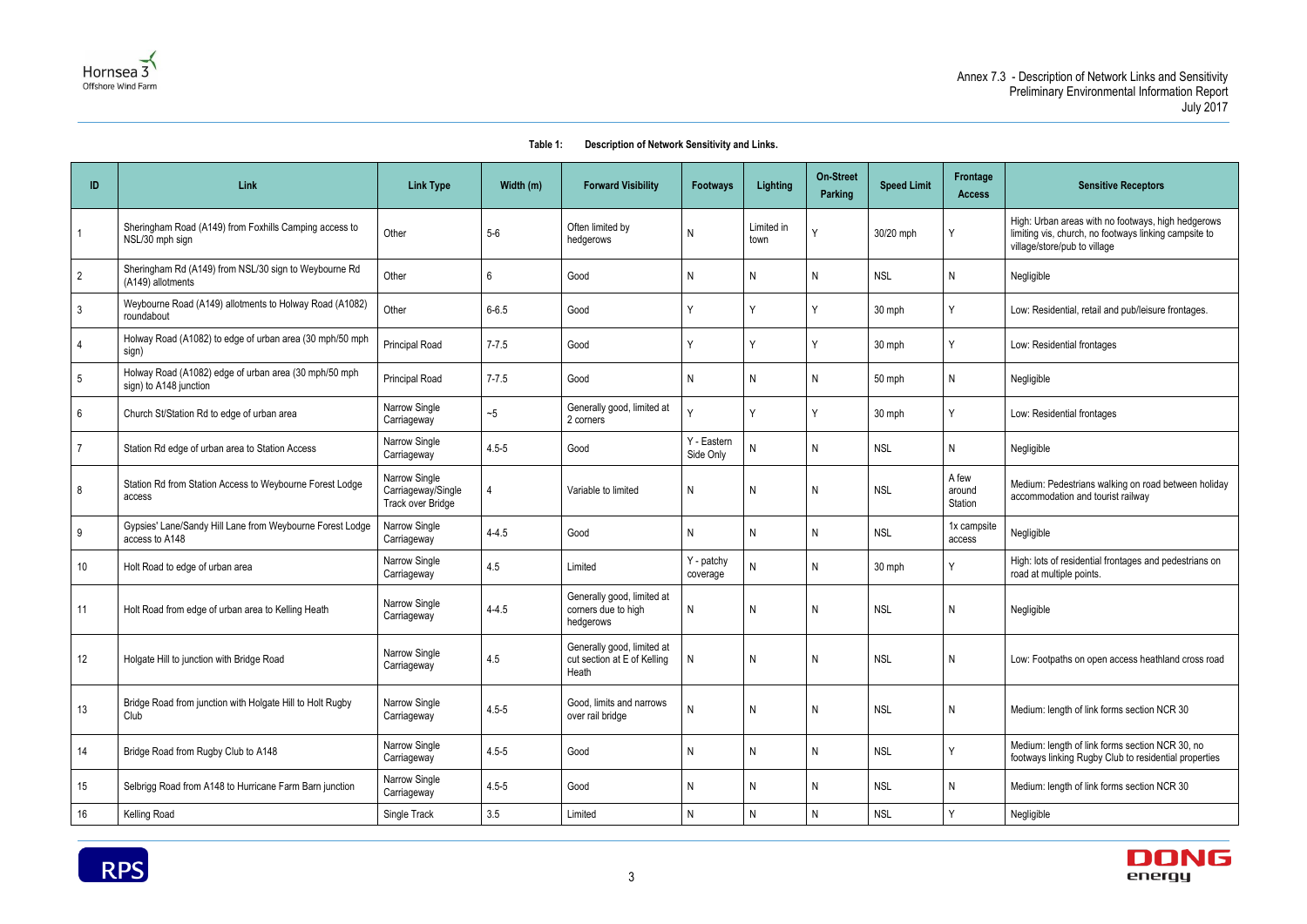



| ID     | Link                                                                                              | <b>Link Type</b>             | Width (m)   | <b>Forward Visibility</b>                | <b>Footways</b>   | Lighting     | <b>On-Street</b><br>Parking | <b>Speed Limit</b>            | Frontage<br><b>Access</b> | <b>Sensitive Receptors</b>                                      |
|--------|---------------------------------------------------------------------------------------------------|------------------------------|-------------|------------------------------------------|-------------------|--------------|-----------------------------|-------------------------------|---------------------------|-----------------------------------------------------------------|
| 17     | Manor Hill Road to junction with Kelling Road                                                     | Narrow Single<br>Carriageway | 4.0         | Good                                     | N                 | N            | N                           | <b>NSL</b>                    | N                         | Negligible                                                      |
| 18     | Selbrigg Road between High Kelling Road and Hempstead<br>Road                                     | Single Track                 | 3           | Limited at times                         | N                 | N            | N                           | <b>NSL</b>                    | N.                        | Negligible                                                      |
| 19     | High Kelling Road and Church Road from junction with Kelling<br>Road to Manor House Road Junction | Narrow Single<br>Carriageway | 4.5         | Limited at times                         | N                 | N            | $\mathsf{N}$                | <b>NSL</b>                    | V                         | Medium: length of link forms section National Cycle<br>Route 30 |
| 20     | Manor House Road from Kelling Road to Church Road                                                 | Single Track                 | 2.5         | Limited at N end                         | N                 | N            | N                           | <b>NSL</b>                    | Υ                         | Negligible                                                      |
| 21     | Hempstead Road from A148 to footpath E of Heath Drive                                             | 3B2 - Access                 | $4.5 - 5$   | Good                                     | Y - South<br>side |              | $\checkmark$                | 30 - 40 mph                   | ٧                         | Low                                                             |
| 22     | Hempstead Road from Heath Drive to junction with Selbrigg<br>Road/The Street                      | 3B2 - Access                 | 4.0         | Limited at times                         | N                 | N            | N                           | <b>NSL</b>                    | N                         | Medium: Recreational footpath route along road,                 |
| 23     | Hempstead Road from junction with Selbrigg Road/The Street<br>to 30 mph sign in Baconsthorpe      | 3B2 - Access                 | 4.0         | Generally good                           | N                 | N            | N                           | <b>NSL</b>                    | N.                        | Low                                                             |
| 24     | Hempstead Road from 30mph sign to Ash Tree Lane                                                   | 3B2 - Access                 | $4 - 4.5$   | Limited at times                         | N                 | N            | $\mathsf{N}$                | 30 mph                        | Y                         | Low: Frontages                                                  |
| 25     | The Street from Hempstead Road to Marlpit Road junction                                           | 3B2 - Access                 | 4.5         | Limited at times                         | N                 | N            | N                           | 30 mph                        | Y                         | Low: Frontages                                                  |
| 26     | Ash Tree Lane and School Lane to junction with Marlpit Road                                       | Single Track                 | 2.5         | Generally good                           | $\mathsf{N}$      | $\mathsf{N}$ | N                           | <b>NSL</b>                    | N                         | Negligible                                                      |
| 27     | Marlpit Road                                                                                      | Single Track                 | 3.0         | Limited at times                         | N                 | N            | N                           | 30 in village,<br>NSL outside | Some                      | Medium: Recreational footpath route along road,                 |
| 28     | Hole Farm Road to B1149                                                                           | Single Track                 | $3.0 - 3.5$ | Generally good, limited on<br>some bends | N                 | N            | N                           | <b>NSL</b>                    | N                         | Negligible                                                      |
| 29     | Plumstead Road from B1149 to Cable Route                                                          | Narrow Single<br>Carriageway | 4.0         | Generally good, limited on<br>some bends | $\mathsf{N}$      | $\mathsf{N}$ | N                           | <b>NSL</b>                    | N                         | Negligible                                                      |
| 30     | Sweetbriar Lane from B1149 to Cable Route                                                         | Narrow Single<br>Carriageway | 4.0         | Generally good, limited on<br>some bends | $\mathsf{N}$      | $\mathsf{N}$ | $\mathsf{N}$                | <b>NSL</b>                    | N                         | Negligible                                                      |
| 31     | A148 from edge of study area to B1354 junction                                                    | 2 - Principal Roads          | $6.5 - 7.0$ | Good                                     | N                 | $\mathsf{N}$ | $\mathsf{N}$                | <b>NSL</b>                    | $\mathsf{N}$              | Negligible                                                      |
| 32     | A148 from B1354 Junction to Letheringsett                                                         | 2 - Principal Roads          | $6.5 - 7.0$ | Good                                     | N                 | $\mathsf{N}$ | $\mathsf{N}$                | <b>NSL</b>                    | $\mathsf{N}$              | Negligible                                                      |
| 33     | A148 through Letheringsett                                                                        | 2 - Principal Roads          | 6.5         | Limited on bends                         | Ÿ                 | $\mathsf{N}$ | $\mathsf{N}$                | 30 mph                        | Y                         | Low: Pub, church                                                |
| 34     | A148 between Letheringsett and edge of Holt                                                       | 2 - Principal Roads          | $6.5 - 7.0$ | Good                                     | N                 | N.           | $\mathsf{N}$                | <b>NSL</b>                    | $\mathsf{N}$              | Negligible                                                      |
| 35     | A148 between edge of Holt and B1110/1149 roundabout                                               | 2 - Principal Roads          | 6.5         | Good                                     |                   |              | N                           | 30 mph                        | γ                         | Medium: Frontages, pedestrian footfall, high street<br>shops    |
| $36\,$ | A148 Holt Bypass                                                                                  | 2 - Principal Roads          | $6.5 - 7.0$ | Good                                     | v                 | ٧            | $\mathsf{N}$                | 40 mph                        | N                         | Negligible                                                      |

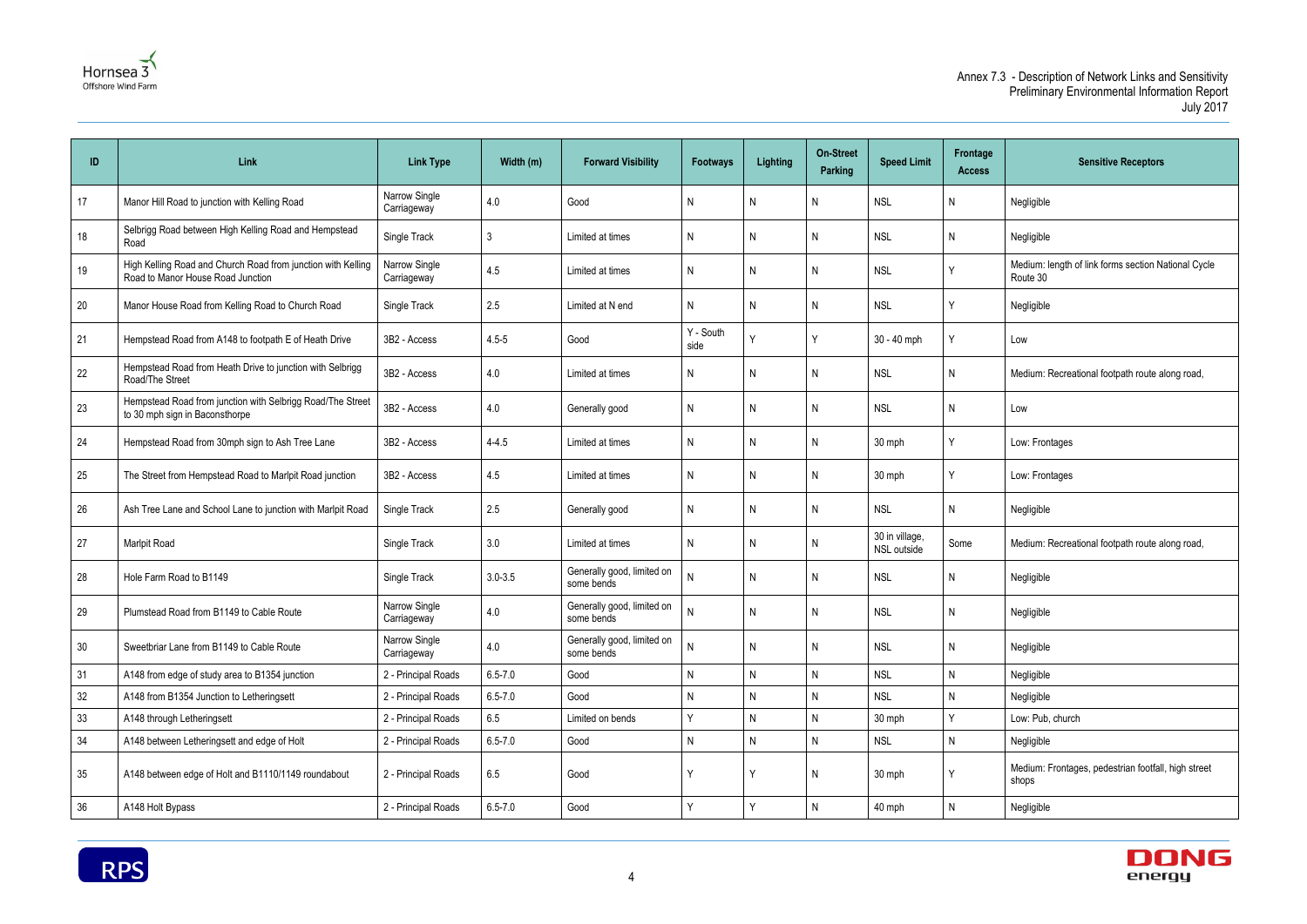



| ID | Link                                                  | <b>Link Type</b>    | Width (m)                        | <b>Forward Visibility</b> | <b>Footways</b> | <b>Lighting</b> | <b>On-Street</b><br><b>Parking</b> | <b>Speed Limit</b>                   | Frontage<br><b>Access</b> | <b>Sensitive Receptors</b>                                                                                                                   |
|----|-------------------------------------------------------|---------------------|----------------------------------|---------------------------|-----------------|-----------------|------------------------------------|--------------------------------------|---------------------------|----------------------------------------------------------------------------------------------------------------------------------------------|
| 37 | A148 between Holt and Bridge Road junction            | 2 - Principal Roads | $6.5 - 7.0$                      | Good                      | N               | N               | N                                  | 40 mph                               | Ν                         | Negligible                                                                                                                                   |
| 38 | A148 between Bridge Road and end of urban area        | 2 - Principal Roads | $6.5 - 7.0$                      | Good                      |                 | $\mathsf{N}$    | Ν                                  | 30 mph                               | $\checkmark$              | Low: residential area                                                                                                                        |
| 39 | A148 between urban area and Bodham                    | 2 - Principal Roads | $6.5 - 7.0$                      | Good                      | N               | $\mathsf{N}$    | N                                  | <b>NSL</b>                           | N                         | Negligible                                                                                                                                   |
| 40 | A148 in Bodham                                        | 2 - Principal Roads | $6.5 - 7.0$                      | Good                      | v               | Υ               | N                                  | 30 mph                               | v                         | Low: residential area                                                                                                                        |
| 41 | A148 between edge of Bodham and A1082 Holway Road     | 2 - Principal Roads | $6.5 - 7.0$                      | Good                      | N               | N               | N                                  | <b>NSL</b>                           | N                         | Negligible                                                                                                                                   |
| 42 | A148 between A1082 Holway Road and Church Road        | 2 - Principal Roads | $6.5 - 7.0$                      | Good                      | N               | N               | N                                  | 50/40 mph                            |                           | Negligible                                                                                                                                   |
| 43 | A148 between Church Road and B1436                    | 2 - Principal Roads | $6.5 - 7.0$                      | Good                      | Y (narrow)      | N               | N                                  | 50/40 mph                            | $\checkmark$              | Medium: narrow footways outside residences                                                                                                   |
| 44 | A148 between B1436 and Rail Bridge                    | 2 - Principal Roads | $6.5 - 7.0$                      | Good                      | Y (narrow)      | N               | N                                  | 40 mph                               |                           | Medium: No pedestrian footway over rail bridge, narrow<br>footways                                                                           |
| 45 | A148 between Rail Bridge and Sandy Lane               | 2 - Principal Roads | $6.5 - 7.0$                      | Good                      | Y               | Υ               | N                                  | 30 mph                               | v                         | Low: Offices                                                                                                                                 |
| 46 | A149 through Cromer from Sandy Lane to Railway Bridge | 2 - Principal Roads | $6.5 - 7.0$                      | Good                      |                 |                 | Υ                                  | 30 mph                               |                           | High: Residential area, town centre, shops, schools                                                                                          |
| 47 | A149/140 from Railway Bridge to Roughton              | 2 - Principal Roads | $6.5 - 7.0$                      | Good                      | N               | N               | N                                  | 40/50 mph on<br>A149, NSL on<br>A140 | Some                      | Negligible                                                                                                                                   |
| 48 | A140 through Roughton                                 | 2 - Principal Roads | $6.5 - 7.0$                      | Good                      |                 | Υ               | N                                  | 30 mph                               |                           | Low: Pub, church                                                                                                                             |
| 49 | A140 from Roughton to Aylsham South/B1145 roundabout  | 2 - Principal Roads | $6.5 - 7.0$                      | Good                      | N               | N               | N                                  | <b>NSL</b>                           | N                         | Negligible                                                                                                                                   |
| 50 | B1354 from A148 to B1110                              | 3A2 - MD            | Variable but<br>generally ~6-6.5 | Good                      | N               | N               | N                                  | <b>NSL</b>                           | N                         | Negligible                                                                                                                                   |
| 51 | B1110 from B1354 to Thornage                          | 3A2 - MD            | $5.0\,$                          | Good                      | -N              | $\mathsf{N}$    | $\mathsf{N}$                       | NSL/40 mph<br>through<br>Briningham  | Mostly N                  | Negligible                                                                                                                                   |
| 52 | B1110 through Thornage                                | 3A2 - MD            | Variable<br>$4 - 5.0$            | Limited                   | Some            | $\mathsf{N}$    | N                                  | 30 mph                               | γ                         | High: Residential area with no footways                                                                                                      |
| 53 | B1110 from Thornage to Holt A148 roundabout           | 3A2 - MD            | Variable<br>$4.5 - 5.5$          | Generally good            | N               | N               | N                                  | <b>NSL</b>                           | N                         | Negligible                                                                                                                                   |
| 54 | B1354 from B1110 to Melton Constable                  | 3A2 - MD            | 7.0                              | Good                      | ${\sf N}$       | $\mathsf{N}$    | $\mathsf{N}$                       | <b>NSL</b>                           | N                         | Negligible                                                                                                                                   |
| 55 | B1354 through Melton Constable and Briston            | 3A2 - MD            | 6.0                              | Good                      | Y - narrow      |                 | Y                                  | 30 mph                               | v                         | Medium: Residential area with narrow footways,<br>frontages, on street parking narrowing effective width.<br>Shared footway/cycleway, school |
| 56 | B1354 from Briston (Horseshoe Lane) to B1149          | 3A2 - MD            | $5.5\,$                          | Good                      | N               | $\mathsf{N}$    | N                                  | <b>NSL</b>                           | N                         | Negligible                                                                                                                                   |

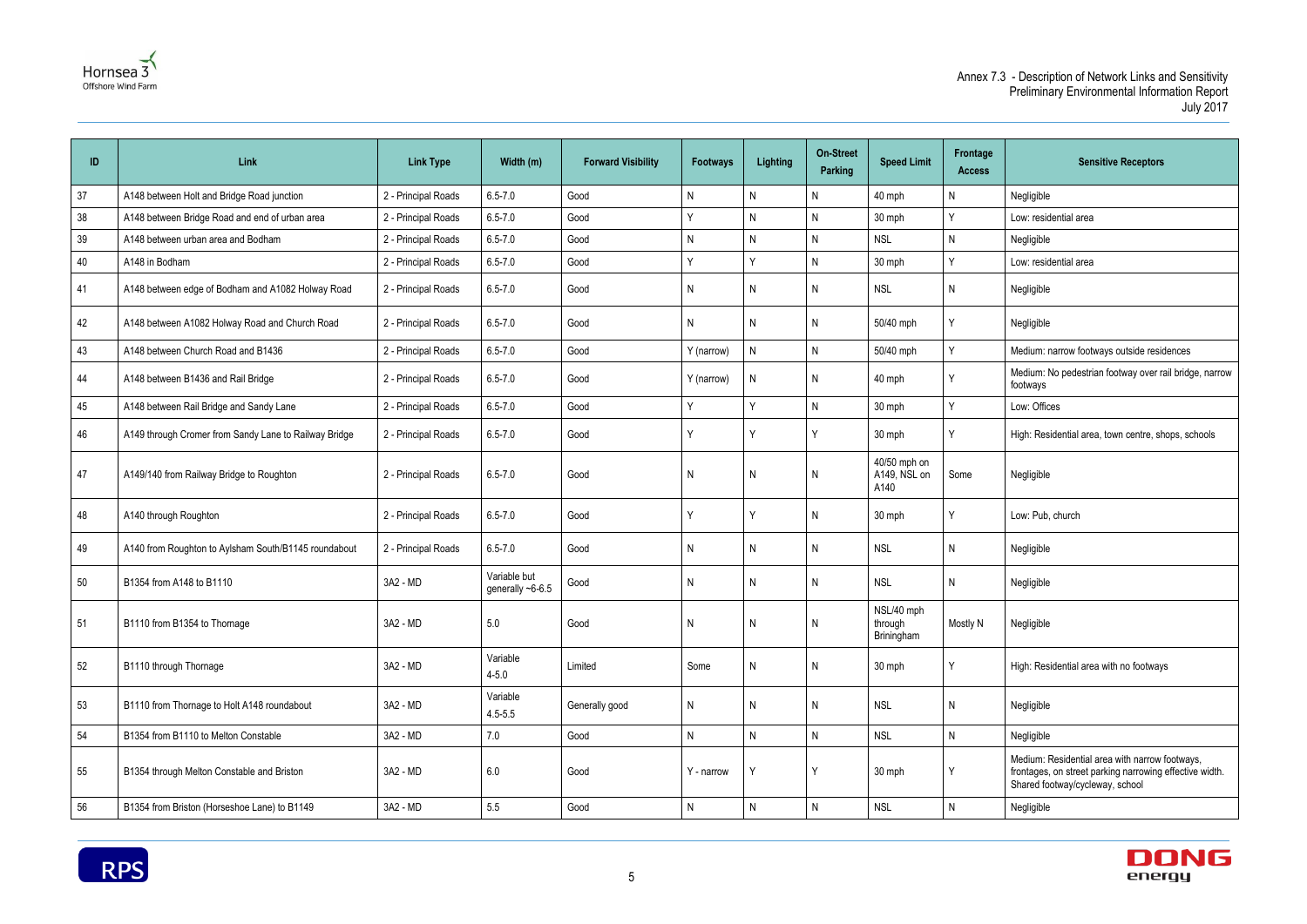



| ID | Link                                                                                                                | <b>Link Type</b>             | Width (m)   | <b>Forward Visibility</b> | <b>Footways</b>                  | <b>Lighting</b> | <b>On-Street</b><br>Parking | <b>Speed Limit</b> | Frontage<br><b>Access</b> | <b>Sensitive Receptors</b>                                                               |
|----|---------------------------------------------------------------------------------------------------------------------|------------------------------|-------------|---------------------------|----------------------------------|-----------------|-----------------------------|--------------------|---------------------------|------------------------------------------------------------------------------------------|
| 57 | B1149 from Holt A148 roundabout to edge of urban area                                                               | 3A2 - MD                     | 5.5         | Good                      |                                  |                 | N                           | 30 mph             |                           | Low: Residential area with adequate footway provision                                    |
| 58 | B1149 from edge of Holt urban area to Edgefield                                                                     | 3A2 - MD                     | 5.5         | Limited on some bends     | N                                | N               | N                           | <b>NSL</b>         | N                         | Negligible                                                                               |
| 59 | B1149 through Edgefield                                                                                             | 3A2 - MD                     | 6.0         | Good                      | Y - west<br>side only,<br>narrow | N               | N                           | 30 mph             |                           | Medium: narrow footways near residential area, park                                      |
| 60 | B1149 to B1354 Junction                                                                                             | 3A2 - MD                     | 5.0         | Limited on some bends     | N                                | N               | N                           | <b>NSL</b>         | N                         | Negligible                                                                               |
| 61 | Town Close Road/Lane to junction with Croft Lane                                                                    | Single Track                 | 3.0         | Limited                   | N                                | N.              | N                           | <b>NSL</b>         | N                         | Negligible                                                                               |
| 62 | Town Close Lane to junction with Town Close Road                                                                    | Single Track                 | 2.5         | Generally good            | N                                | N               | N                           | <b>NSL</b>         | N                         | Negligible                                                                               |
| 63 | Croft Lane/The Street                                                                                               | Single Track                 | 2.5         | Limited                   | N                                | N               |                             | <b>NSL</b>         | $\checkmark$              | High: Narrow residential roads with no footways which<br>are used by pedestrians         |
| 64 | The Street and Horseshoe Lane to junction with Wood Dalling<br>Road and Town Close Lane to junction with The Street | Narrow Single<br>Carriageway | 5.0         | Generally good            | N                                | N               | N                           | 30 mph             |                           | High: Narrow residential roads with no footways which<br>are used by pedestrians         |
| 65 | Norwich Road                                                                                                        | 3B2 - Access                 | 6.0         | Generally good            | N                                | N               |                             | 30 mph             | $\checkmark$              | High: Narrow residential roads with no footways which<br>are used by pedestrians, school |
| 66 | Station Road and Heydone Road to edge of urban area                                                                 | Narrow Single<br>Carriageway | $5.0\,$     | Generally good            | N                                | N               | N                           | 30 mph             |                           | High: Narrow residential roads with no footways which<br>are used by pedestrians, school |
| 67 | Heydon Road to Blackwater Lane                                                                                      | Narrow Single<br>Carriageway | 3.5         | Generally good            | N                                | N               | N                           | <b>NSL</b>         | N                         | Negligible                                                                               |
| 68 | Valley Road, Horseshoe Lane, Wood Dalling Road to junction<br>with Blackwater Lane                                  | Single Track                 | 3.5         | Limited                   | N                                | N               | N                           | 30 mph/NSL         | N                         | Negligible                                                                               |
| 69 | Blackwater Lane to Heydon Road                                                                                      | Single Track                 | 3.0         | Limited                   | $\mathsf{N}$                     | N               | N                           | <b>NSL</b>         | N                         | Negligible                                                                               |
| 70 | Red Pits Lane                                                                                                       | Single Track                 | 3.0         | Limited                   | N                                | N               | N                           | <b>NSL</b>         | Some in<br>west of link   | Low                                                                                      |
| 71 | Red Pits, Crabgate Lane North to junction with Heydon Lane                                                          | Single Track                 | 3.5         | Limited                   | N                                | N.              | Some                        | <b>NSL</b>         | Some                      | Low                                                                                      |
| 72 | Crabgate Lane North to Heydon Road                                                                                  | Single Track                 | 3.0         | Limited                   | N                                | N               | Some                        | <b>NSL</b>         | ${\sf N}$                 | Low                                                                                      |
| 73 | Heydon Road from junction with Crabgate Lane North to The<br>Street junction                                        | Narrow Single<br>Carriageway | $4.0 - 4.5$ | Good                      | N                                | N               | N                           | <b>NSL</b>         | N                         | Negligible                                                                               |
| 74 | Heydon Road and Farm Access                                                                                         | Single Track                 | 3.5         | Good                      | N                                | N               | N                           | <b>NSL</b>         | ${\sf N}$                 | Negligible                                                                               |
| 75 | Heydon Road from the Street to Holt Road B1149                                                                      | 3B2 - Access                 | $5.5\,$     | Good                      | N                                | N               | $\mathsf{N}$                | <b>NSL</b>         | ${\sf N}$                 | Negligible                                                                               |
|    |                                                                                                                     |                              |             |                           |                                  |                 |                             |                    |                           |                                                                                          |

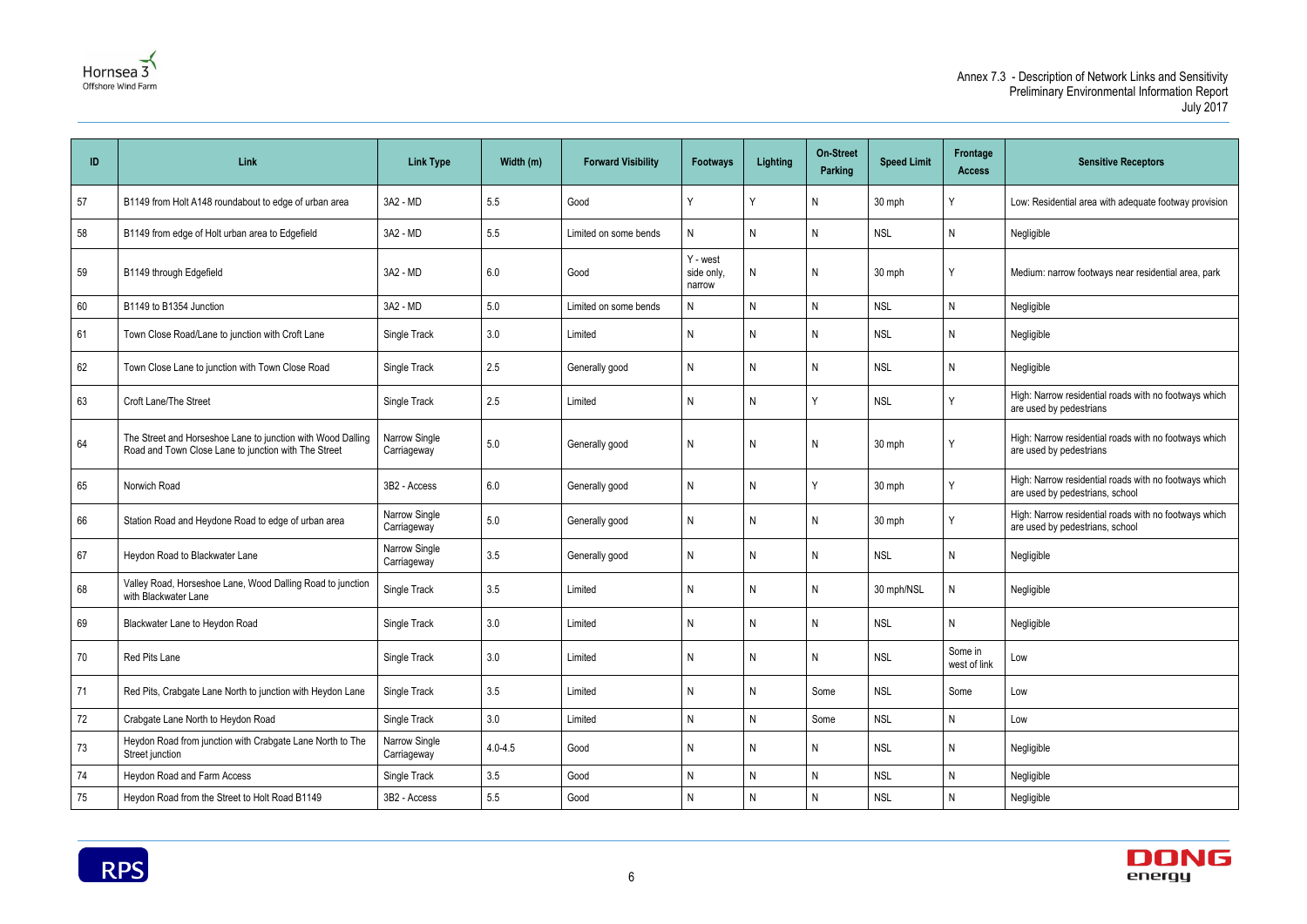



| ID | Link                                                                    | <b>Link Type</b>             | Width (m)   | <b>Forward Visibility</b>                | <b>Footways</b> | <b>Lighting</b> | <b>On-Street</b><br>Parking | <b>Speed Limit</b>    | Frontage<br><b>Access</b> | <b>Sensitive Receptors</b>                                                                      |
|----|-------------------------------------------------------------------------|------------------------------|-------------|------------------------------------------|-----------------|-----------------|-----------------------------|-----------------------|---------------------------|-------------------------------------------------------------------------------------------------|
| 76 | B1149 from Saxthorpe Roundabout to Heydon Road junction                 | 3A2 - MD                     | 6.0         | Good                                     | N               | N               | N                           | 50 mph/NSL            | N                         | Negligible                                                                                      |
| 77 | B1149 from Heydon Road junction to Aylsham Road B1145<br>crossroads     | 3A2 - MD                     | 6.0         | Good                                     | N               | N               | N                           | <b>NSL</b>            | N                         | Negligible                                                                                      |
| 78 | Aylsham Road B1145 from B1149 to edge of Aylsham<br>Roundabout          | 3A2 - MD                     | 5.5         | Good                                     | N               | N               | N                           | <b>NSL</b>            | Some                      | Low: Hospital on route                                                                          |
| 79 | B1145 around Aylsham                                                    | 3A2 - MD                     | 5.5         | Good                                     | N               | N               | N                           | 40 mph                | Some                      | Negligible, but housing estate under<br>construction/completed                                  |
| 80 | Heydon Road and The Street to Salle                                     | Other                        | 4.5         | Good                                     | N               | N               | N                           | <b>NSL</b>            | N                         | Negligible                                                                                      |
| 81 | A1067 from outskirts of Fakenham to Guist                               | 2 - Principal Roads          | 5.75        | Good                                     | N               | N               | N                           | <b>NSL</b>            | N.                        | Negligible                                                                                      |
| 82 | B1110 Guist to B1354                                                    | 3A2 - MD                     | 5.5         | Good                                     | N               | $\mathsf{N}$    | N                           | 30 mph<br>(Guist)/NSL | Some in<br>Guist          | Negligible                                                                                      |
| 83 | A1067 from Guist to B1145 Bawdeswell                                    | 2 - Principal Roads          | 5.75        | Good                                     | N               | $\mathsf{N}$    | N                           | <b>NSL</b>            | Ν                         | Negligible                                                                                      |
| 84 | B1145 in Bawdeswell                                                     | 3A2 - MD                     | 5.5         | Good                                     |                 | N               |                             | 30 mph                |                           | Medium: Residential area, car park for garden centre<br>on opposite side of road                |
| 85 | A1067 Fakenham                                                          | 2 - Principal Roads          | 7.0         | Good                                     | v               | Υ               | N                           | 40 mph                | Some                      | Negligible                                                                                      |
| 86 | B1145 between Bawdeswell and Reepham                                    | 3A2 - MD                     | 5.5         | Generally good, limited on<br>some bends | N               | N               | N                           | <b>NSL</b>            | Some                      | Negligible                                                                                      |
| 87 | B1145 in Reepham                                                        | 3A2 - MD                     | Varied      | Generally good                           | Y - narrow      |                 | Some in<br>town centre      | 20/30 mph             |                           | Medium: narrow footways, frontages, town centre                                                 |
| 88 | B1145 between Reepham and Cawston                                       | 3A2 - MD                     | Varied      | Generally good, limited on<br>some bends | N               | N               | N                           | <b>NSL</b>            | Some                      | Negligible                                                                                      |
| 89 | B1145 in Cawston                                                        | 3A2 - MD                     | Varied      | Generally good, limited on<br>some bends | Y - narrow      | Υ               | Y                           | 30 mph                |                           | Medium: narrow footways, frontages, town centre                                                 |
| 90 | B1145 between Cawston and B1149                                         | 3A2 - MD                     | $5.0\,$     | Generally good, limited on<br>some bends | N               | $\mathsf{N}$    | $\mathsf{N}$                | <b>NSL</b>            | N                         | Negligible                                                                                      |
| 91 | Reepham: Market Place, Church Hill and Norwich Rd to<br>Reepham Fishery | 3B2 - Access                 | Varied      | Limited on bends                         | N               | Y               | Y                           | 20 mph/30<br>mph      | $\checkmark$              | High: Market square, roads with no footways used by<br>pedestrians, narrow, church, town centre |
| 92 | New Road                                                                | Narrow Single<br>Carriageway | $4.5 - 5.0$ | Good                                     |                 | Υ               | Υ                           | 30 mph                |                           | Medium: Residential area with frontages, footways on<br>one side and on street parking          |
| 93 | Orchard Lane                                                            | Single Track                 | 3.0         | Limited on bends                         | N               | $\mathsf{N}$    | $\mathsf{N}$                | 30 mph                | N                         | Medium: Pedestrians on road                                                                     |
| 94 | The Moor                                                                | Single Track                 | 3.0         | Good                                     | N               | N               | N                           | 30 mph/NSL            |                           | Medium: Residential area with frontages, no footways                                            |



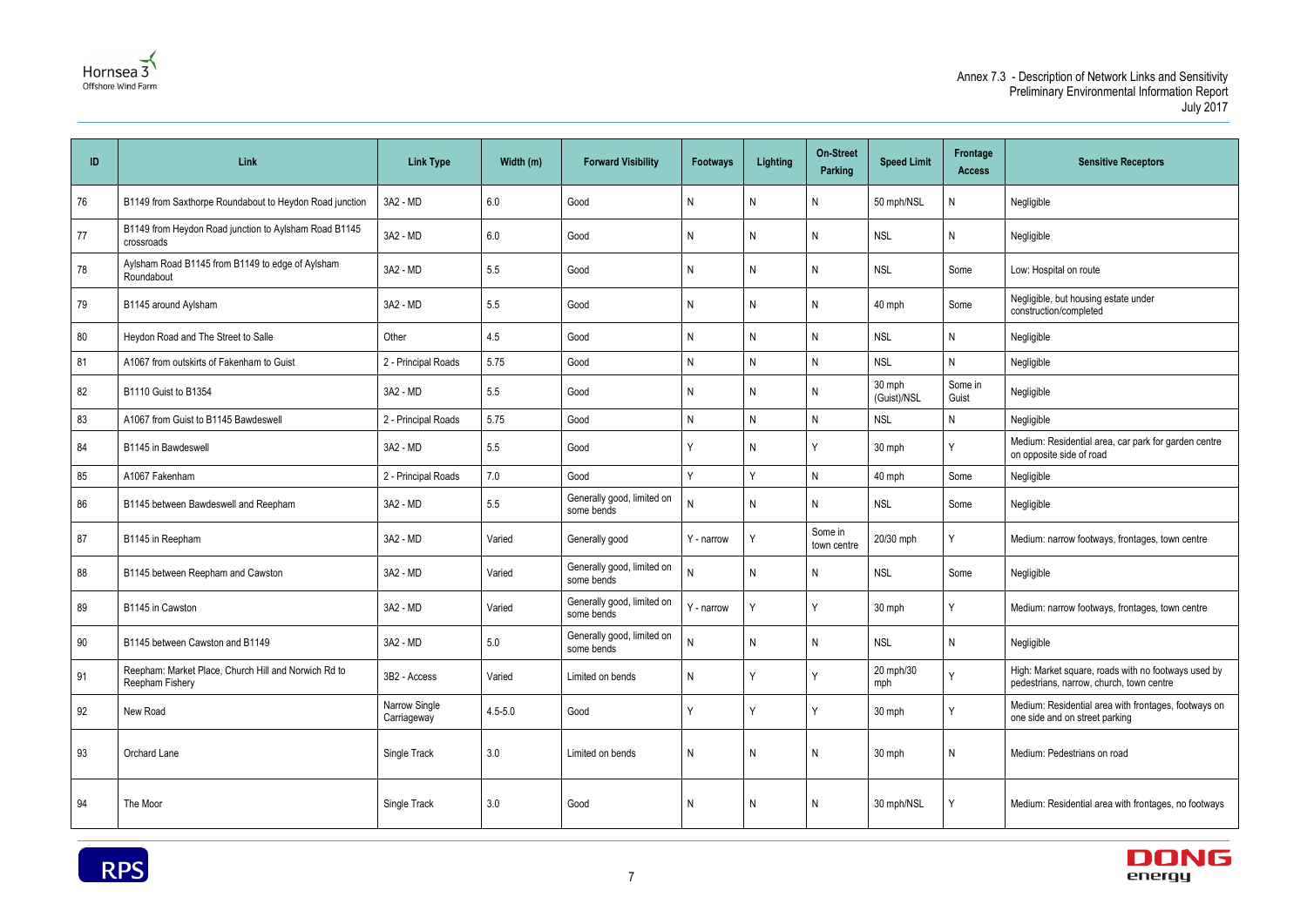



| ID  | Link                                                               | <b>Link Type</b>             | Width (m) | <b>Forward Visibility</b>                | <b>Footways</b> | <b>Lighting</b> | <b>On-Street</b><br>Parking | <b>Speed Limit</b> | Frontage<br><b>Access</b> | <b>Sensitive Receptors</b>                                                                     |
|-----|--------------------------------------------------------------------|------------------------------|-----------|------------------------------------------|-----------------|-----------------|-----------------------------|--------------------|---------------------------|------------------------------------------------------------------------------------------------|
| 95  | Norwich Road and Reepham Road from stream bridge to<br>Kett's Lane | Narrow Single<br>Carriageway | 4.5       | Good                                     | Ν               | N               | N                           | 30 mph/NSL         | Some                      | Low                                                                                            |
| 96  | Church Road between Norwich Road and Eastgate                      | Narrow Single<br>Carriageway | 4.5       | Generally good, limited on<br>some bends |                 | N               | N                           | 30 mph/NSL         | Some                      | Low                                                                                            |
| 97  | Buxton Road from Eastgate to B1149                                 | 3B2 - Access                 | 4.5       | Good                                     | N               | N               | $\mathsf{N}$                | 30 mph/NSL         | Some                      | Low                                                                                            |
| 98  | Church Road to Cable Route                                         | Single Track                 | 2.75      | Limited                                  | N               | N               | $\mathsf{N}$                | <b>NSL</b>         | $\mathsf{N}$              | Negligible                                                                                     |
| 99  | Church Farm Lane to Cable Route                                    | Single Track                 | 2.75      | Good                                     | N               | N               | N                           | <b>NSL</b>         | $\mathsf{N}$              | Negligible                                                                                     |
| 100 | Ketts Lane                                                         | Single Track                 | 2.5       | Limited                                  | N               | N               | N                           | <b>NSL</b>         | Some                      | Negligible                                                                                     |
| 101 | Clay Lane to Haveringland Road                                     | 3B2 - Access                 | 3.75      | Good                                     | N               | N               | N                           | <b>NSL</b>         | $\mathsf{N}$              | Negligible                                                                                     |
| 102 | Haveringland Road from Clay Lane to B1149                          | 3B1 - HGV                    | 4.5       | Good                                     | N               | N               | N                           | <b>NSL</b>         | $\mathsf{N}$              | Negligible                                                                                     |
| 103 | Reepham Road from Kett's Lane to Hall Road Junction                | Narrow Single<br>Carriageway | 5.5       | Good                                     | N               | N               | N                           | <b>NSL</b>         | N                         | Negligible                                                                                     |
| 104 | Potters Lane and Hall Road to Bernard Matthews Farm                | 3B1 - HGV                    | 5.5       | Generally good, limited on<br>some bends | $\mathsf{N}$    | $\mathsf{N}$    | N                           | <b>NSL</b>         | $\mathsf{N}$              | Negligible                                                                                     |
| 105 | Hall Road to Reepham Road junction                                 | Narrow Single<br>Carriageway | 4.0       | Limited                                  | N               | N.              | N                           | NSL/30 mph         | Some                      | Low: Some residences and church in Alderford with no<br>footways                               |
| 106 | Reepham Road to 3B1 - HGV route                                    | Narrow Single<br>Carriageway | Varied    | Good                                     | Ν               | N               | N                           | 40 mph             | Some                      | Low: road traverses through Alderford Common (open<br>access land with car parking)            |
| 107 | Reepham Road 3B1 - HGV to Fakenham Road A1067                      | 3B1 - HGV                    | 6.0       | Good                                     | N               | N               | $\mathsf{N}$                | NSL/40 mph         | N                         | Negligible                                                                                     |
| 108 | The Street                                                         | Narrow Single<br>Carriageway | 4.25      | Good                                     | N               | N               | $\mathsf{N}$                | 30 mph             | $\mathsf{N}$              | Negligible                                                                                     |
| 109 | A1067 from Bawdeswell to Great Witchingham                         | 2 - Principal Roads          | 6.5       | Good                                     | Ν               | N               | N                           | <b>NSL</b>         | Some                      | Negligible                                                                                     |
| 110 | A1067 through Great Witchingham and Attlebridge                    | 2 - Principal Roads          | 5.5       | Good                                     | Υ               | Y               | $\mathsf{N}$                | 30/40 mph          | Υ                         | Low: residential area                                                                          |
| 111 | A1067 from Attlebridge to outskirts of Norwich/Beech Avenue        | 2 - Principal Roads          | 6.0       | Good                                     | N               | N               | N                           | 50 mph/NSL         | $\mathsf{N}$              | Negligible                                                                                     |
| 112 | A1067 from Outskirts of Norwich to Norwich Ring Road               | 2 - Principal Roads          | 10.0      | Good                                     | ٧               | Y               | $\mathsf{N}$                | 30 mph             | γ                         | Medium: Lots of receptors along route, shops, houses,<br>pubs, hospital, office                |
| 113 | Norwich Ring Road between A1067 and A140                           | 2 - Principal Roads          | 15.0      | Good                                     | ν               | Y               | $\mathsf{N}$                | 40 mph             | $\mathsf{v}$              | Low: Lots of receptors along route, shops, houses,<br>pubs, hospital, office but wide footways |
| 114 | B1149 between B1145 and Buxton Rd                                  | 3A2 - MD                     | $5.0$     | Good                                     | Ν               | N               | N                           | 50 mph/NSL         | $\mathsf{N}$              | Negligible                                                                                     |
|     |                                                                    |                              |           |                                          |                 |                 |                             |                    |                           |                                                                                                |

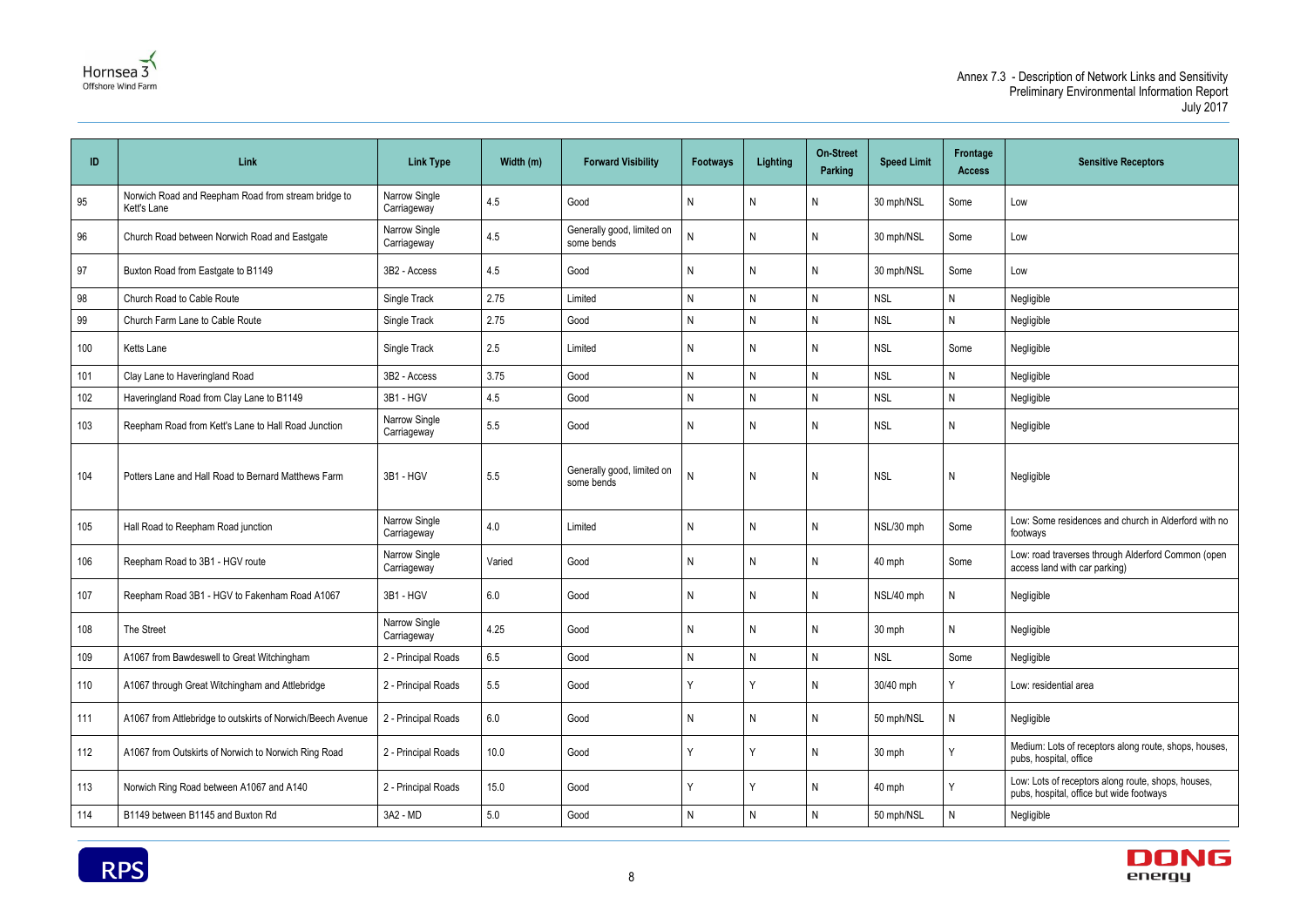



| ID  | Link                                                                  | <b>Link Type</b>             | Width (m)                                                 | <b>Forward Visibility</b>                | <b>Footways</b> | <b>Lighting</b> | <b>On-Street</b><br><b>Parking</b> | <b>Speed Limit</b> | Frontage<br><b>Access</b> | <b>Sensitive Receptors</b>                                                       |
|-----|-----------------------------------------------------------------------|------------------------------|-----------------------------------------------------------|------------------------------------------|-----------------|-----------------|------------------------------------|--------------------|---------------------------|----------------------------------------------------------------------------------|
| 115 | B1149 between Buxton Rd and Shortthorn Road                           | 3A2 - MD                     | 5.5                                                       | Good                                     | N               | Ν               | N                                  | <b>NSL</b>         | Some                      | Negligible                                                                       |
| 116 | B1149 between Shortthorn Road and A140                                | 3A2 - MD                     | 7.0                                                       | Good                                     | Υ               | v               | Some                               | 30/40 mph          | Y                         | Low: residential area, wide footway                                              |
| 117 | A140 from B1149 roundabout to Norwich Ring Road                       | 2 - Principal Roads          | Varied                                                    | Good                                     | ٧               |                 | N.                                 | 40 mph/NSL         | Υ                         | Low: residential area, wide footway                                              |
| 118 | A140 from Aylsham to B1149 roundabout                                 | 2 - Principal Roads          | 7.0                                                       | Good                                     | Some            | Some            | N                                  | 50 mph/NSL         | Some                      | Low                                                                              |
| 119 | Marl Hill Road and Ringland Lane from A1067 to cable route            | Narrow Single<br>Carriageway | Varied                                                    | Good                                     | N               | N               | N                                  | <b>NSL</b>         | N                         | Negligible                                                                       |
| 120 | Honingham Road from Rectory Road to Weston Green Road                 | Narrow Single<br>Carriageway | 4.0                                                       | Generally good, limited on<br>some bends | N               | N               | Ν                                  | <b>NSL</b>         | N                         | Negligible                                                                       |
| 121 | Weston Road from Honingham Road to Cable Route                        | Single Track                 | 3.0                                                       | Generally good, limited on<br>some bends |                 | N               | N                                  | <b>NSL</b>         | N                         | Negligible                                                                       |
| 122 | Weston Green Road between Honingham Road and Weston<br>Road           | Single Track                 | $2.8\,$                                                   | Generally good, limited on<br>some bends | N               | N               | N                                  | <b>NSL</b>         | N                         | Negligible                                                                       |
| 123 | Paddys Lane/Wood Lane from junction with Weston Green<br>Road to A47  | Narrow Single<br>Carriageway | Varied                                                    | Generally good, limited on<br>some bends | N               | N               | N                                  | <b>NSL</b>         | N                         | Negligible                                                                       |
| 124 | Honingham Lane from cable route to Taverham Road                      | Single Track                 | 3.5                                                       | Limited                                  | N               | N               | N                                  | <b>NSL</b>         | N                         | Negligible                                                                       |
| 125 | Taverham Road from Honingham Lane to A47                              | Narrow Single<br>Carriageway | $4.0\,$                                                   | Limited                                  | N               | N               | N                                  | <b>NSL</b>         | N                         | Negligible                                                                       |
| 126 | Weston Road/Ringland Road from Honingham Lane to<br>Church Lane       | Single Track                 | 3.0                                                       | Limited                                  | N               | N               | Some                               | <b>NSL</b>         | Some                      | High: Narrow residential roads with no footways which<br>are used by pedestrians |
| 127 | Church Lane to A47                                                    | Other                        | 5.5                                                       | Good                                     | N               | N               | N                                  | <b>NSL</b>         | N,                        | Negligible                                                                       |
| 128 | A47 west of B1535 Wood Lane                                           | Trunk Road                   | 7.5                                                       | Good                                     | N               | N               | N                                  | <b>NSL</b>         | N                         | Negligible                                                                       |
| 129 | A47 between B1535 and Taverham Road                                   | Trunk Road                   | 7.25                                                      | Good                                     | ${\sf N}$       | N               | N                                  | <b>NSL</b>         | N                         | Negligible                                                                       |
| 130 | A47 between Taverham Road and Church Lane/Dereham<br>Road roundabout  | Trunk Road                   | 7.0                                                       | Good                                     | N               | N               | Ν                                  | <b>NSL</b>         | N                         | Negligible                                                                       |
| 131 | A47 between Church Lane/Dereham Road roundabout and<br>A1074 junction | Trunk Road                   | Dual<br>carriageway with<br>kerbed central<br>reservation | Good                                     | $\mathsf{N}$    | N               | $\mathsf{N}$                       | <b>NSL</b>         | $\mathsf{N}$              | Negligible                                                                       |
| 132 | A1074 between A47 and A140 Norfolk Ring Road                          | 2 - Principal Roads          | 9.0                                                       | Good                                     | Y               | v               | N                                  | 30 mph             | Y                         | Negligible                                                                       |
| 133 | A140 Norfolk Ring Road between A1047 and A1067                        | 2 - Principal Roads          | 8.75                                                      | Good                                     | $\mathsf{Y}$    | ٧               | N                                  | 40 mph             | Υ                         | Low: Adequate footway provision                                                  |

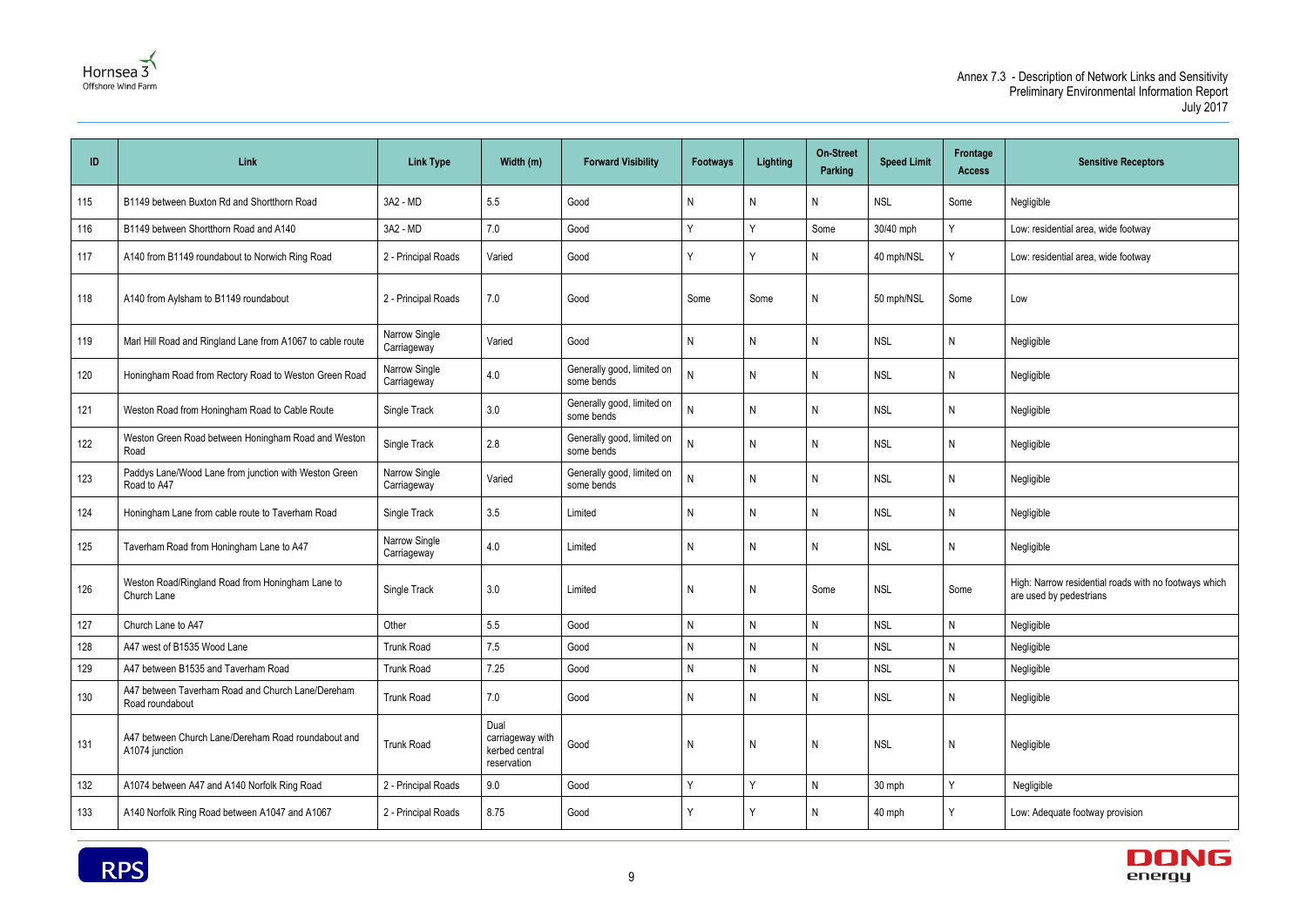



| ID  | Link                                                   | <b>Link Type</b>    | Width (m)                                               | <b>Forward Visibility</b> | Footways     | Lighting     | <b>On-Street</b><br><b>Parking</b> | <b>Speed Limit</b> | Frontage<br><b>Access</b> | <b>Sensitive Receptors</b>                            |
|-----|--------------------------------------------------------|---------------------|---------------------------------------------------------|---------------------------|--------------|--------------|------------------------------------|--------------------|---------------------------|-------------------------------------------------------|
| 134 | A1042 between A140 and B1140                           | 2 - Principal Roads | 10.0                                                    | Good                      | $\vee$       | $\checkmark$ | N                                  | 40 mph             | Y                         | Low: Adequate footway provision                       |
| 135 | Harvey Lane between A1042 and A1242                    | 3B2 - Access        | 7.0                                                     | Good                      |              | $\vee$       | Y                                  | 30 mph             | Y                         | Low: Adequate footway provision                       |
| 136 | A1242 between Harvey Lane and A1042. A1042 E to A47.   | 2 - Principal Roads | 7.5                                                     | Good                      | $\vee$       | v            | N                                  | 40 mph             | Y                         | Low: Major route out of Norwich                       |
| 137 | A47 east from Norwich                                  | <b>Trunk Road</b>   | Dual<br>carriageway w/<br>kerbed central<br>reservation | Good                      | $\mathsf{N}$ | N            | N                                  | <b>NSL</b>         | N                         | Negligible                                            |
| 138 | A1242/A147/A1054 between Harvey Lane and A146 junction | 2 - Principal Roads | 9.5                                                     | Good                      | $\vee$       | Y            | N                                  | 30 mph             | Y                         | Low: Adequate footway provision                       |
| 139 | A47 between A1042 junction and A146 junction           | <b>Trunk Road</b>   | Dual<br>carriageway w/<br>kerbed central<br>reservation | Good                      | N            | N            | N                                  | <b>NSL</b>         | N                         | Negligible                                            |
| 140 | A146 between A47 and A1054 junction                    | 2 - Principal Roads | Dual<br>carriageway w/<br>kerbed central<br>reservation | Good                      | $\mathsf{N}$ | $\mathsf{N}$ | N                                  | <b>NSL</b>         | N                         | Negligible                                            |
| 141 | A146 from A47 SE                                       | 2 - Principal Roads | 7.0 <sub>m</sub>                                        | Good                      | Some         | Some         | N                                  | <b>NSL</b>         | $\mathsf{N}$              | Negligible                                            |
| 142 | A146 between A1054 and A140 junctions                  | 2 - Principal Roads | 9.0                                                     | Good                      |              |              | N                                  | 40 mph             | v                         | Low: Residential area with adequate footway provision |
| 143 | A140 between A146 and A47                              | 2 - Principal Roads | 6.75                                                    | Good                      | Some         | Y            | N                                  | NSL/30 mph         | Some                      | Low: Residential area with adequate footway provision |
| 144 | A47 between A140 and A146                              | <b>Trunk Road</b>   | Dual<br>carriageway w/<br>kerbed central<br>reservation | Good                      | N            | N            | N                                  | <b>NSL</b>         | N                         | Negligible                                            |
| 145 | A140 south from A47                                    | 2 - Principal Roads | 9.0                                                     | Good                      | $\mathsf{N}$ | $\mathsf{N}$ | $\mathsf{N}$                       | <b>NSL</b>         | $\mathsf{N}$              | Negligible                                            |
| 146 | B1113 between A140 and Swardeston                      | 3A2 - MD            | 6.0                                                     | Good                      | N            | N            | N                                  | <b>NSL</b>         | ${\sf N}$                 | Negligible                                            |
| 147 | A47 between A140 and A11                               | <b>Trunk Road</b>   | Dual<br>carriageway w/<br>kerbed central<br>reservation | Good                      | N            | N            | N                                  | <b>NSL</b>         | N                         | Negligible                                            |
| 148 | B1113 south from Swardeston                            | 3A2 - MD            | 5.5                                                     | Good                      | N            | N            | N                                  | 30/40<br>mph/NSL   | N                         | Negligible                                            |
| 149 | A140 between A146/A1056 and A11                        | 2 - Principal Roads | 9.0                                                     | Good                      | $\vee$       | v            | N                                  | 40 mph             | Υ                         | Low: Residential area with adequate footway provision |
| 150 | A140 between A11 and B1108                             | 2 - Principal Roads | 10.0                                                    | Good                      |              | Y            | N                                  | 30 mph             | Y                         | Low: Residential area with adequate footway provision |

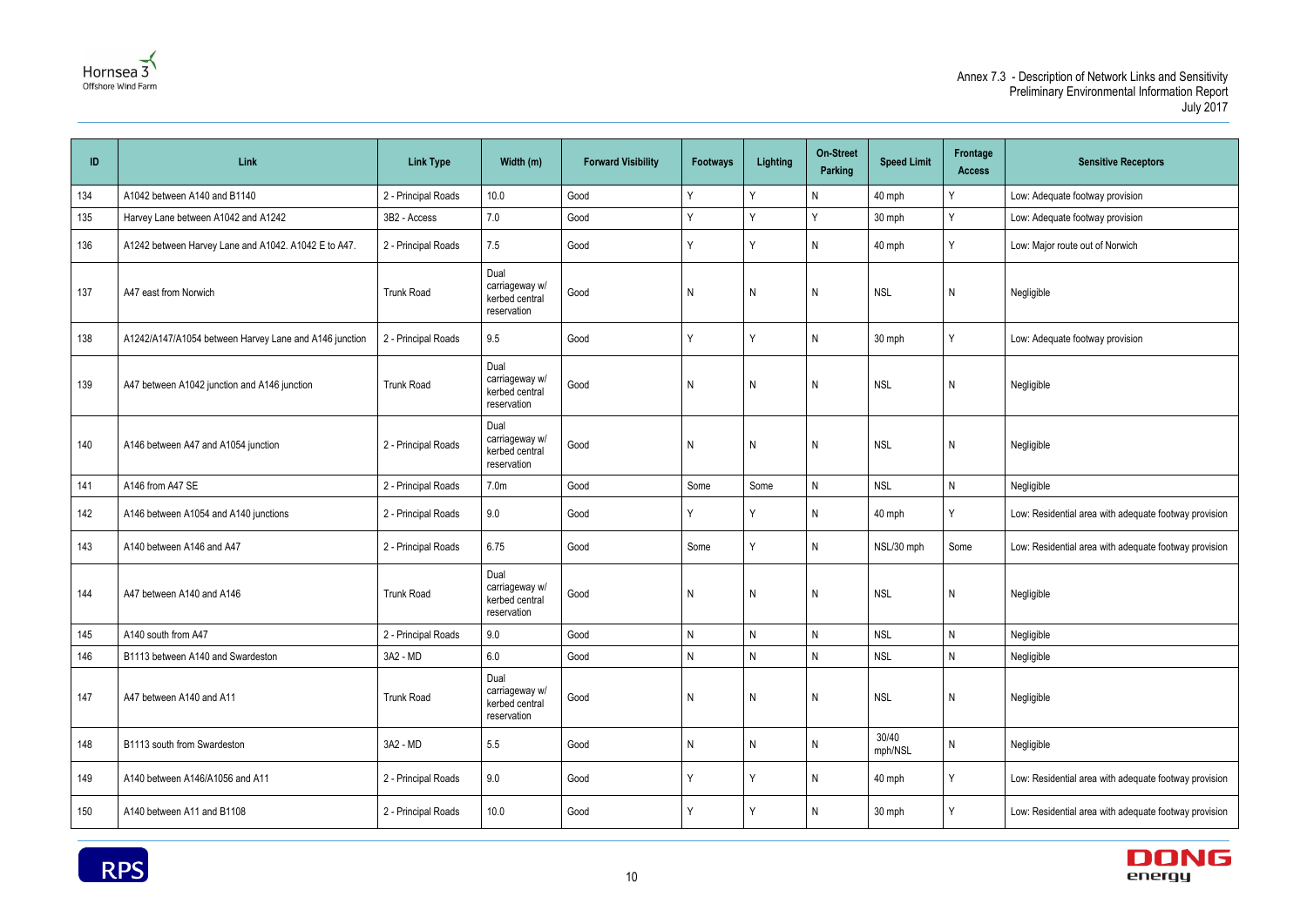



| ID  | Link                                                                         | <b>Link Type</b>             | Width (m)                                               | <b>Forward Visibility</b>                | <b>Footways</b>          | <b>Lighting</b> | <b>On-Street</b><br>Parking | <b>Speed Limit</b>     | Frontage<br><b>Access</b> | <b>Sensitive Receptors</b>                            |
|-----|------------------------------------------------------------------------------|------------------------------|---------------------------------------------------------|------------------------------------------|--------------------------|-----------------|-----------------------------|------------------------|---------------------------|-------------------------------------------------------|
| 151 | A140 between B1108 and A1074                                                 | 2 - Principal Roads          | Dual<br>carriageway w/<br>kerbed central<br>reservation | Good                                     | Y                        | Y               | $\mathsf{N}$                | 40 mph                 | Y                         | Low: Residential area with adequate footway provision |
| 152 | A11 between A140 and A47                                                     | 2 - Principal Roads          | 10.0                                                    | Good                                     | Y                        | Y               | N                           | 30/50 mph              | Y                         | Low: Residential area with adequate footway provision |
| 153 | A11 SW from Norwich                                                          | <b>Trunk Road</b>            | Dual<br>carriageway w/<br>kerbed central<br>reservation | Good                                     | N                        | $\mathsf{N}$    | $\mathsf{N}$                | <b>NSL</b>             | N                         | Negligible                                            |
| 154 | B1172 SW from A11/A47                                                        | 3A2 - MD                     | 6.0                                                     | Good                                     | ν                        | Some            | Some                        | NSL/40 mph in<br>towns | Some                      | Low: Residential area with adequate footway provision |
| 155 | A47 between A11 and B1108                                                    | <b>Trunk Road</b>            | Dual<br>carriageway w/<br>kerbed central<br>reservation | Good                                     | N                        | N               | N                           | <b>NSL</b>             | N                         | Negligible                                            |
| 156 | B1108 west from the A47                                                      | 3A2 - MD                     | 5.5                                                     | Good                                     | N                        | N               | N                           | 50 mph                 | Some                      | Negligible                                            |
| 157 | A47 between B1108 and A1074                                                  | <b>Trunk Road</b>            | Dual<br>carriageway w/<br>kerbed central<br>reservation | Good                                     | N                        | $\mathsf{N}$    | $\mathsf{N}$                | <b>NSL</b>             | N                         | Negligible                                            |
| 158 | Church from Dereham Road to Cable Route                                      | Narrow Single<br>Carriageway | 4.0                                                     | Limited on bends                         | N                        | N               | N                           | <b>NSL</b>             | N                         | Negligible                                            |
| 159 | Dereham Road to junction with Dereham Rd/Church Lane                         | Other                        | 6.0                                                     | Good                                     | Y - Eastern<br>Side Only |                 | N                           | 30 mph                 | N                         | Medium: Route to church with narrow footways          |
| 160 | Dereham Road and Marlingford Rd from A47 roundabout to<br>edge of urban area | Other                        | 4.75                                                    | Good                                     |                          | Υ               | Some                        | 30 mph                 | Y                         | Low: residential area, wide footway                   |
| 161 | Broom Lane                                                                   | Single Track                 | 3.5                                                     | Limited                                  | N                        | $\mathsf{N}$    | $\mathsf{N}$                | <b>NSL</b>             | $\mathsf{N}$              | Low: Routes through farmyard                          |
| 162 | Marlingford Road from Easton to Cable Route                                  | Narrow Single<br>Carriageway | 4.75                                                    | Generally good                           | N                        | N               | N                           | <b>NSL</b>             | N                         | Negligible                                            |
| 163 | Bawburgh Road to junction with Harts Lane                                    | Narrow Single<br>Carriageway | 5.0                                                     | Limited                                  | N                        | N               | N                           | 30 mph/NSL             | Υ                         | Medium: Residential area with frontages, no footways  |
| 164 | Long Lane from junction with Hars Lane to A47 junction                       | Other                        | Narrows from N-<br>S                                    | Generally good, limited on<br>some bends | N                        | $\mathsf{N}$    | N                           | <b>NSL</b>             | N                         | Negligible                                            |
| 165 | Bawburgh Road from Cable Route to B1108                                      | Narrow Single<br>Carriageway | 3.5                                                     | Limited                                  | N                        | $\mathsf{N}$    | $\mathsf{N}$                | <b>NSL</b>             | Some                      | Low: A few houses with no footway                     |
| 166 | Stocks Hill from link 163/164 to B1108                                       | 3B2 - Access                 | 4.25                                                    | Generally good, limited on<br>some bends | Some                     | N               | Υ                           | 50/30 mph              | Y                         | Medium: Residential area with frontages, no footways  |

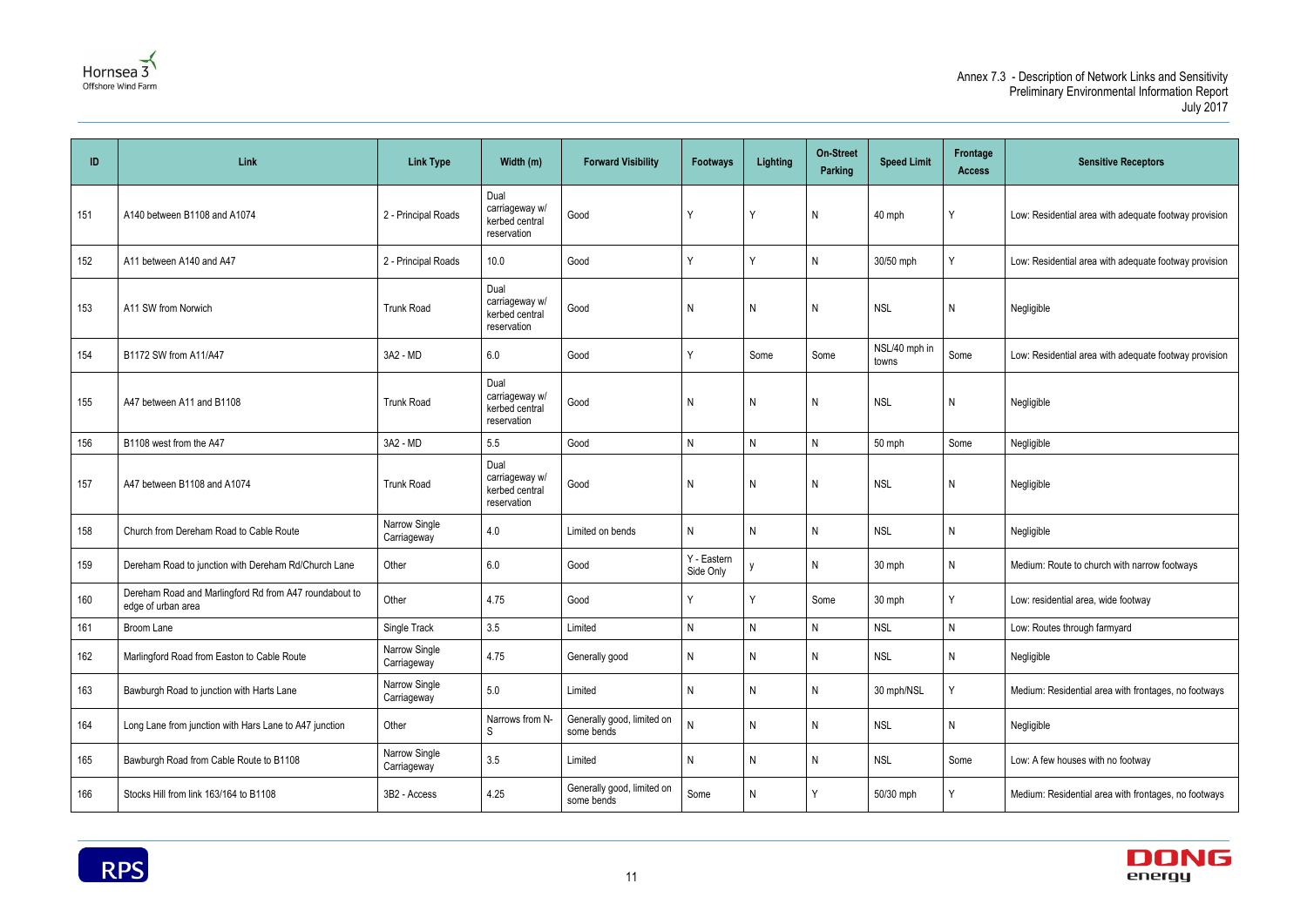



| ID  | Link                                                          | <b>Link Type</b>                          | Width (m) | <b>Forward Visibility</b>                | <b>Footways</b> | Lighting | <b>On-Street</b><br>Parking | <b>Speed Limit</b> | Frontage<br><b>Access</b> | <b>Sensitive Receptors</b>                                                                                                                  |
|-----|---------------------------------------------------------------|-------------------------------------------|-----------|------------------------------------------|-----------------|----------|-----------------------------|--------------------|---------------------------|---------------------------------------------------------------------------------------------------------------------------------------------|
| 167 | Rectory Lane and Great Melton Road to cable route             | Single Track                              | 3.5       | Limited                                  | N               | N        | N                           | <b>NSL</b>         | N                         | Negligible                                                                                                                                  |
| 168 | Green Lane and School Lane to Mill Road                       | 3B2 - Access                              | $5.0$     | Generally good, limited on<br>some bends | Some            | N        | $\checkmark$                | 50/30 mph          | Y                         | Medium: Residential area with frontages, no footways                                                                                        |
| 169 | Little Melton Road and Burnthouse Lane                        | 3B1 - HGV                                 | 4.5       | Generally good, limited on<br>some bends | N               | N        |                             | <b>NSL</b>         | N                         | Negligible                                                                                                                                  |
| 170 | Back Lane and Colney Lane to B1172                            | 3B1 - HGV                                 | 6.0       | Generally good, limited on<br>some bends | Ν               | N        | ν                           | <b>NSL</b>         | N                         | Negligible                                                                                                                                  |
| 171 | <b>Station Lane</b>                                           | 3B2 - Access/Narrow<br>Single Carriageway | 5.75      | Good                                     | N               | N        | ν                           | <b>NSL</b>         | N                         | Negligible                                                                                                                                  |
| 172 | Cantley Lane from Station Lane to A47/A11                     | Narrow Single<br>Carriageway              | 4.0       | Generally good, limited on<br>some bends | N               | N        | N                           | <b>NSL</b>         | Some                      | Low: A few houses with no footway                                                                                                           |
| 173 | Intwood Road from A11 to A47 bridge                           | Other                                     | 6.5       | Good                                     | Y               | Y        | Y                           | 30 mph/NSL         | Υ                         | Medium: Residential area with pedestrians walking on<br>roadway where there are no footways. Recreational<br>route is signed along the road |
| 174 | Intwood Road from A47 bridge to Intwood Lane                  | Narrow Single<br>Carriageway              | 5.0       | Good                                     | N               | N        | N                           | <b>NSL</b>         | Some                      | Medium: Recreational route is signed along the road                                                                                         |
| 175 | Intwood Road from Lilac Plantation to Cable Route             | Single Track                              | 2.75      | Good                                     | N               | N        | N                           | <b>NSL</b>         | N                         | Medium: Recreational route is signed along the road                                                                                         |
| 176 | Intwood Lane between Intwood Road and Ford                    | Narrow Single<br>Carriageway              | 3.5       | Generally good, limited on<br>some bends | N               | N        | N                           | <b>NSL</b>         | N                         | Negligible                                                                                                                                  |
| 177 | Intwood Lane from Ford to Short Lane                          | Single Track                              | 3.0       | Limited                                  | N               | N        | N                           | <b>NSL</b>         |                           | Negligible                                                                                                                                  |
| 178 | Short Lane between the Common and B1113                       | Narrow Single<br>Carriageway              | $5.0\,$   | Generally good, limited on<br>some bends | N               | N        | N                           | 30 mph             | ν                         | High: Narrow residential roads with no footways which<br>are used by pedestrians                                                            |
| 179 | The Common/Swardeston Lane between Link 175 and Short<br>Lane | Single Track                              | 2.75      | Limited                                  | N               | N        | N                           | 30 mph             | v                         | High: Narrow residential roads with no footways which<br>are used by pedestrians                                                            |
| 180 | Mangreen Lane                                                 | Single Track                              | 3.0       | Limited                                  | N               | N        | N                           | <b>NSL</b>         | N                         | Negligible                                                                                                                                  |
| 181 | Gowthorpe lane                                                | Narrow Single<br>Carriageway              | 4.5       | Limited                                  | N               | N        | N                           | 30 mph/NSL         | N                         | Negligible                                                                                                                                  |
| 182 | Intwood Road from Intwood Lane to Lilac Plantation            | Narrow Single<br>Carriageway              | 3.0       | Good                                     | N               | N        | N                           | <b>NSL</b>         | N                         | Medium: Recreational route is signed along the road                                                                                         |